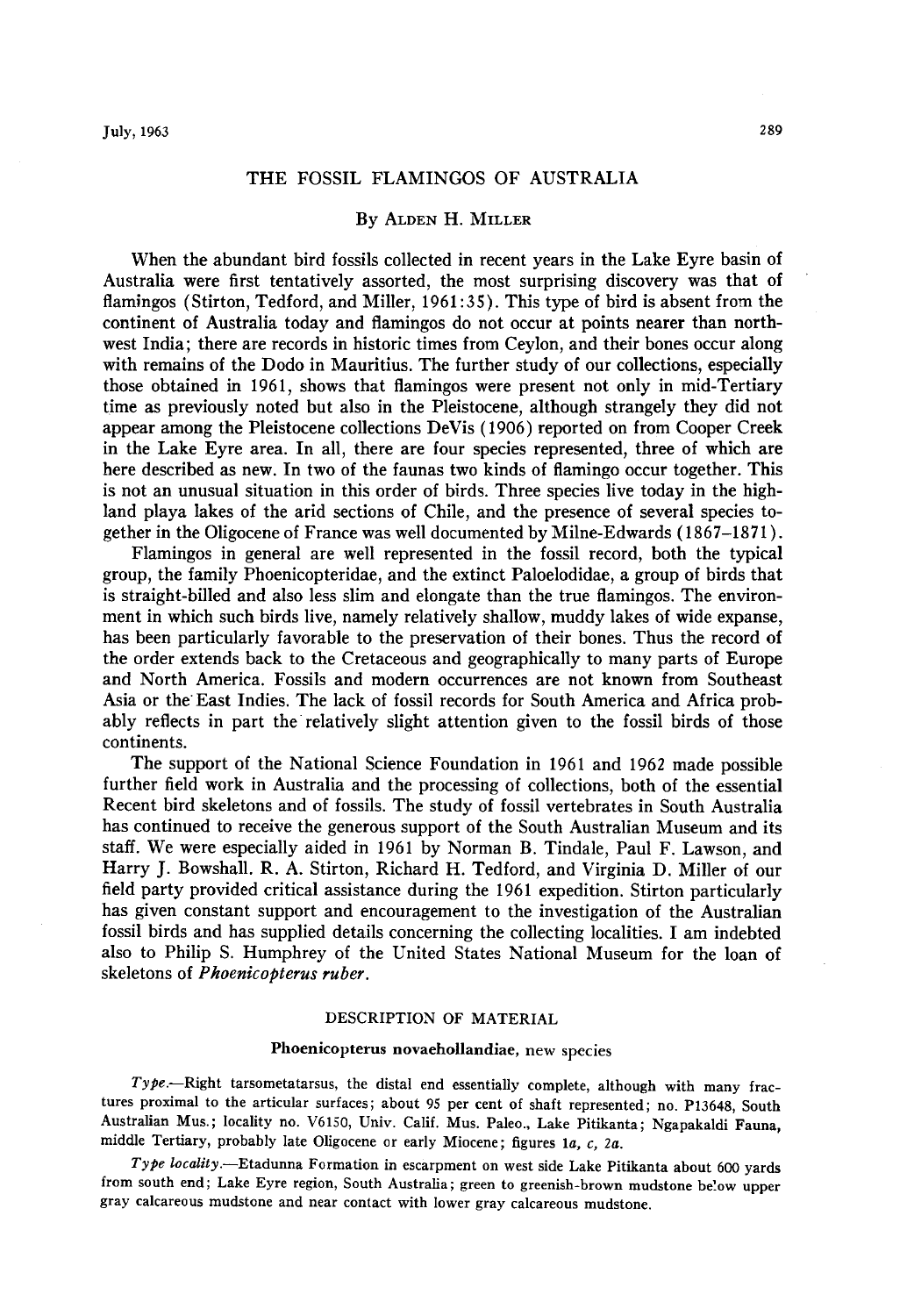#### **290 THE CONDOR Vol. 65**

**Diagnosis.-Similar in foot structure to Phoenicopterus ruber (includes Phoenicopterus ruber rosew) but scar for articulation of metatarsal I present; distal tarsal foramen apparently not perforating plantar surface and on anterior surface situated more proximally; trochlea IV closer to trochlea III; posterior extension of trochlea II narrower mediolaterally and proximodistally. Size within limits of variation of ruber but near maximum of range.** 

**Analysis and comparison.-The species novaehollandiae has the same general configuration, slender construction and articular system of the foot as that of the modern greater flamingo, P. ruber, of Africa, southern Europe, and the West Indies. The most interesting departure is in the presence of the articulation for a first toe which can only mean that this digit was of a size and functional importance much greater than in modern flamingos. In the present-day Phoenicopterus it is reduced to a length of about 18 mm. and seems to have little use. In the genus Phoeniconaias it is further reduced**  and in *Phoenicoparrus* it is lacking. Even in the first two, there is no flattened scar for **articulation at the point of attachment on the medial ridge of the plantar surface, the toe being held at that point rather loosely by weak ligaments.** 



Fig. 1. Distal ends of right tarsometatarsi of flamingos, natural size. a, type of *Phoenicopterus* **novaehollandiae, medial view; b, modern Phoenicopterus ruber roseus, no. 289137, U. S. Nat. Mus., medial view; c, type of P. novaehollandiae, plantar view ; d, P. Y. yoseus, plantar view. Drawings in figures 1 to 6 by Augusta Lucas.** 

**The other features of Phoenicopterus novaehollandiae in respect to the trochleae reflect a lesser spread of the toes and perhaps weaker support for the medial bracing ligaments of the inner toe. These differences are of small magnitude and probably limited functional significance but are consistent departures from the configuration in the**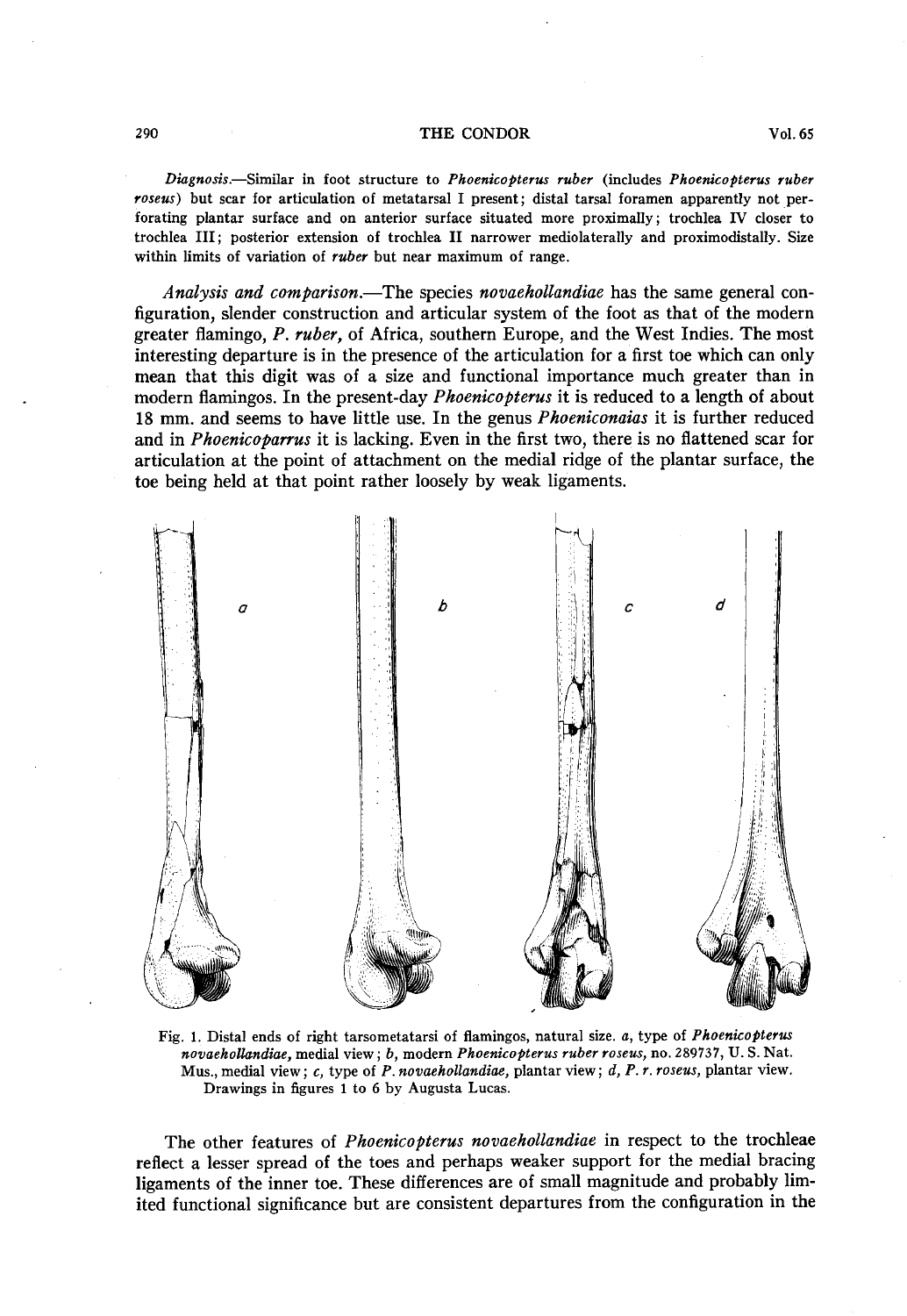**modern ruber in that none of the considerable sam**ple of *ruber* shows them. They are therefore useful **species characters.** 

**Phoenicopterus novaehollandiae had an overall length and slenderness equivalent to specimen no. 289737, U. S. Nat. Mus., a large male P. ruber**   $(figs. 1b, d, 2b)$ . This length is judged from the dis**tance from the distal end to the beginning of the expansion of the proximal end, which expansion is present in the fossil even though the proximal articular surfaces and the hypotarsus are entirely lacking. The shaft, which was lying in place, but in a much fragmented condition, has been fitted together, all junctions but one being natural contacts. Because of the one gap in mid-shaft, which is believed to be small, the estimate of length is minimal, but it is not likely to be more than 5 per cent below the true value.** 

**Five extinct species of flamingos of the genus Phoenicopterus have already been described from other parts of the world. Two of these are very small species, neither of which is represented by the distal end of the tarsometatarsus. By reason of small size at least, they are not confusable with novaehollandiae. These two are Phoenicopterus minutus Howard (19.55) from the late Pleistocene of California and**  Phoenicopterus stocki L. Miller (1944) from the **Pliocene of Chihuahua.** 

**Phoenicopterus copei Shufeldt ( 1892 ) of the Pleistocene of Oregon, consisting of several unassociated parts, does include a distal segment of a tarsometatarsus as designated type material. Howard (1946: 157-158) did not find characteristics in this part of the tarsus either in size or shape which separated copei from ruber, in the inclusive sense, although there were features of the tibiotarsus that did so distinguish it. The figure of the tarsometatarsus prepared by Shufeldt himself shows this bone in anterior aspect to have none of the compression of the trochleae of novaehollandiae, and a completely perforate distal foramen is present and situated as in ruber.** 

**Phoenicopterus floridanus Brodkorb (1953) from the Pliocene of Florida is based on a tibiotarsus but there are referred specimens of the tarsometatarsus. Brodkorb's figure of this element shows none of the characteristic shape of trochlea II of novaehollandiae. Moreover the shaft is much deeper in floridanus and the distal foramen is perforated and situated more as in ruber.** 



**Fig. 2. Anterior views of tarsometa**tarsi,  $\times$   $\frac{1}{2}$ . *a*, type of *Phoenicop***terus novaehollandiae ; b. modern Phoenicopterus ruber roseus, no. 289737, U.S. Nat. Mus.**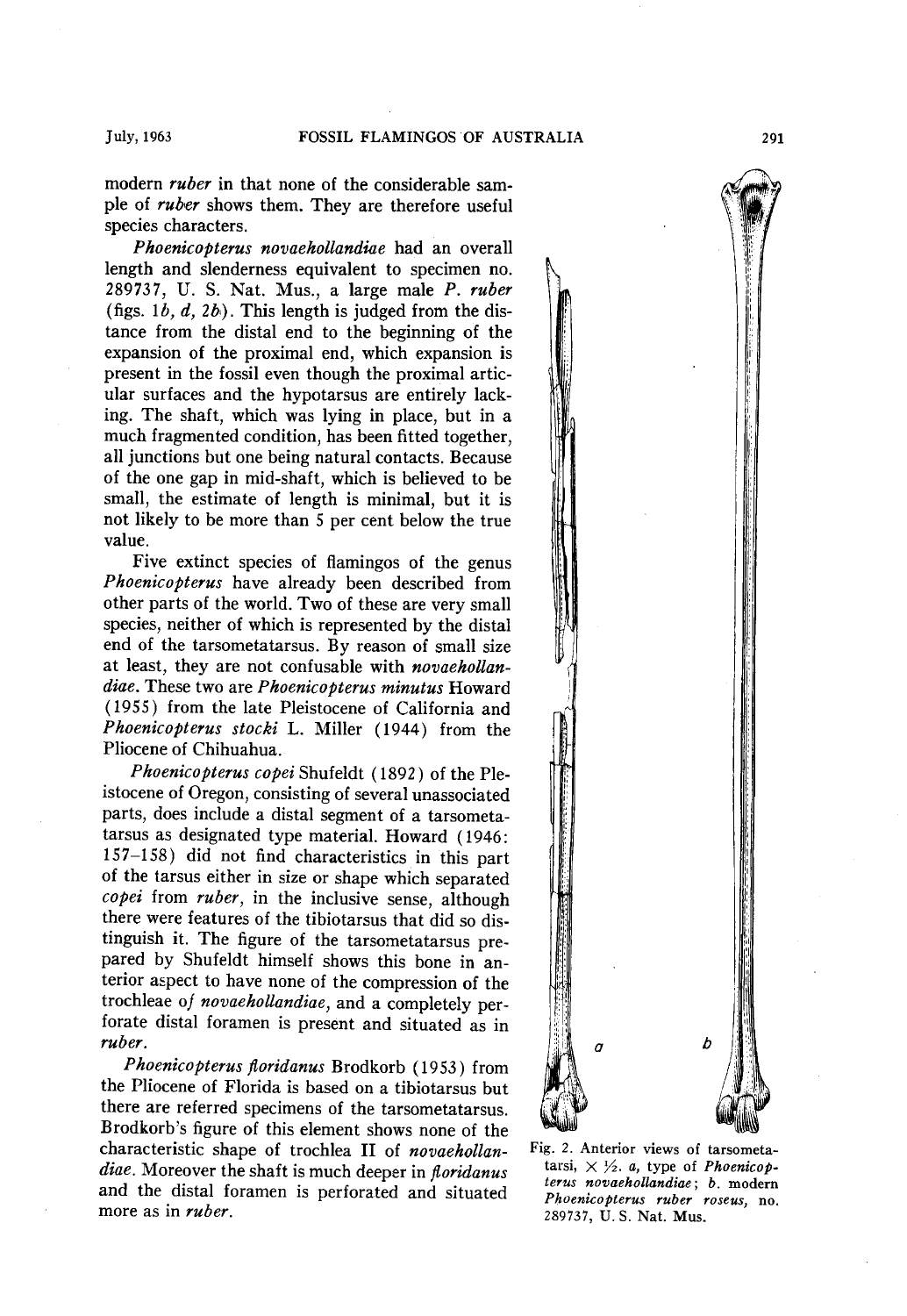### **292 THE CONDOR Vol. 65**

The only old world fossil of the genus *Phoenicopterus* which has been given a **specific name is Phoenicopterus croizeti Gervais of the Aquitanian (Oligocene) of France. This was founded on a tibiotarsus. Much additional material has been referred to it, including several tarsometatarsi. Milne-Edwards (1867-1871 :pl. 81) in figuring these tarsi shows none of the features that would suggest novaehollandiae. For example trochlea II is not compressed or tapered posteriorly and the lateral rim of trochlea IV is not produced and therefore does not reflect compression; in both these respects it is like ruber. The distal foramen clearly is placed rather far distally, not proximally as in novaehollandiae. Unfortunately the plantar surface is not figured or commented on so that evidence for the development of digit I cannot be assessed. It would be most interesting to know if croizeti as a species of similar age to novaehollandiae gave indication of having a similar large hind toe unlike the later flamingos.** 

#### **TABLE 1**

**MEASUREMENTS IN MILLIMETERS OF TARSOMETATARSI OF SPECIES OF Phoenicopterus** 

|                                                                | Total<br>length | Least width<br>of shaft | Least depth<br>of shaft | Width across<br>trochleae |
|----------------------------------------------------------------|-----------------|-------------------------|-------------------------|---------------------------|
| P. novaehollandiae                                             | $354^2$         | 6.9                     | 7.0                     | $17.6^3$                  |
| P. ruber roseus, no. 289737 ( $\delta$ ) U.S.N.M. <sup>1</sup> | 356             | 6.2                     | 6.9                     | 21.6                      |
| P. ruber roseus, no. 224858 $U.S.N.M.1$                        | 364             | 5.6                     | 6.7                     | 20.6                      |
| P. ruber roseus, no. 79026 M.V.Z.                              | 275             | 5.8                     | 6.4                     | 18.5                      |
| P. ruber ruber, no. 140923 M.V.Z.                              |                 |                         |                         |                           |
| (Galápagos Islands)                                            | 253             | 5.7                     | 6.2                     | 18.0                      |
| P. chilensis, no. 125159 ( $\Diamond$ ) M.V.Z.                 | 276             | 5.6                     | 5.3                     | 19.3                      |
| <i>P. chilensis</i> , no. $125158$ (9) M.V.Z.                  | 236             | 5.3                     | 4.8                     | 16.7                      |

<sup>1</sup> Largest two skeletons of 16 of this form in U.S. Nat. Mus.<br><sup>2</sup> Estimate extrapolated from comparison with no. 289737 U.S. Nat. Mus.<br><sup>3</sup> Dimension may be somewhat reduced (less than 10 per cent) by distortion in preserv

### **Phoeniconotius eyrensis, new genus and species**

**Type.-Distal end of left tarsometatarsus, consisting of trochleae II and III and adjoining foot area and fragmented trochlea IV, the shaft lacking; proximal phalanx of left digit III and proximal phalanx of right digit IV; no. P13649, South Australian Mus.; locality no. V5763, Univ. Calif. Mus. Paleo., Lake Palankarinna, Ngapakaldi Fauna, middle Tertiary, probably late Oligocene or early Miocene; figure 3.** 

Type locality.—Base of escarpment on west shore of Lake Palankarinna between turtle quarry **(V.5762) and Perikoala locality (V5375) ; Lake Eyre region, South Australia; float from Etadunna Formation with other bird, reptile and fish remains derived from green mudstone and fine-grained sandstone units, about 10 feet in thickness, above lower limestone member.** 

Diagnosis.-Resembles Phoenicopterus but articular surface of trochlea III on plantar surface **truncated proximally, not long and tapered; trochlea II with smooth, broad and conspicuous concavity bordering articular surface proximally, the medial ridge delimiting it sharp and displaced far toward medial surface; prominent scar present for articulation of metatarsal I; trochlea III more robust and wider; basal phalanx of middle toe more robust but relatively shorter, the plantar fossa at its base deeper. Size somewhat larger than largest males of Phoenicopterus ruber, at least in breadth and depth of foot.** 

**Association.-The material representing Phoeniconotius was picked up at one spot on the surface of the formation but was not in articulated position. The base of the middle toe fits the articular surface of trochlea III and belongs to the same side of the body. The basal part of toe IV appears from its shape to pertain to the opposite foot and because of this and since trochlea IV is incomplete, its relation to the other parts**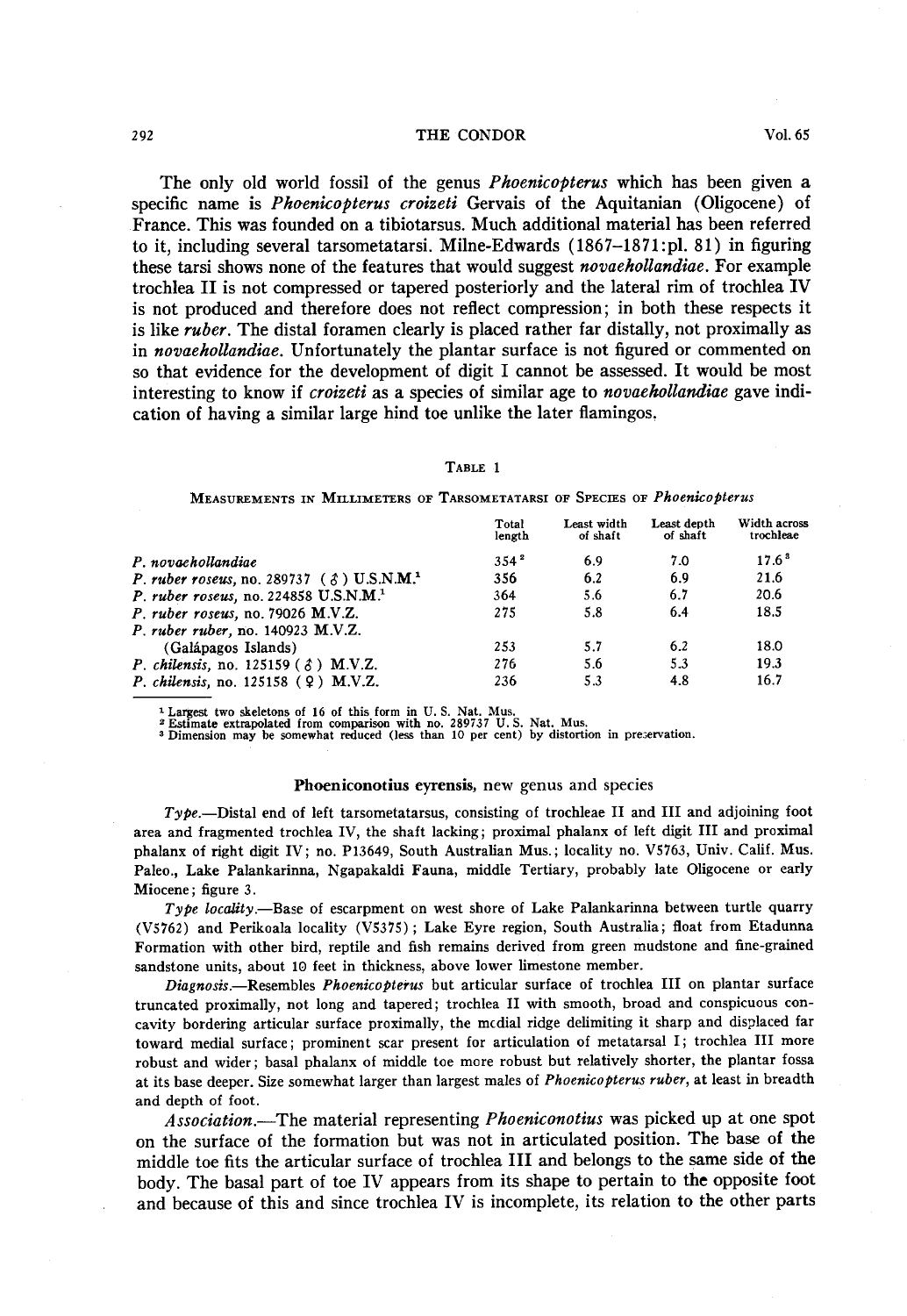

**Fig. 3. Distal end of left tarsometatarsus and base of toes of Phoeniconotius eyrensis, type,**  natural size. a, medial view; b, plantar view; c, anterior view. The outline of the basal **phalanx of digit IV is derived by reversing the drawing of the example of the right phalanx.** 

**cannot be clearly demonstrated. All three units are of the same gray color and are highly mineralized.** 

**Analysis and comparison.-Phoeniconotius like other phoenicopterids has the characteristically elevated trochlea II which is deflected strongly toward the plantar surface. GYW has some of these features, but trochlea II of this genus is much more elevated and the posterior spur of trochlea II is narrow and set off sharply from the articular surface.** 

**In the family Paloelodidae trochlea II is of very different shape in medial profile, being broad and rounded and having no true posterior spur as in Phoenicopterus and cranes. Phoeniconotius in none of these respects approaches Paloelodus and Megapaloelodus and is instead a typical flamingo of the Family Phoenicopteridae. However, in general massiveness, as judged from the middle trochlea, it is the equivalent of Megapaloelodus connectens from the Miocene of South Dakota (A. H. Miller, 1944: 86, fig. 1).** 

**The structural features of Phoeniconotius suggest that it was less equipped to swim than Phoenicopterus and its small modern relatives. This is shown by the articular surface of the plantar aspect which is less extended to accommodate extreme flexion of the toes. In swimming groups generally this surface is well extended whereas in more terrestrial waders or walkers, such as cranes, it is not. Phoeniconotius may then have been a flamingo less adapted than the other genera for deep water wading or swimming. Its relatively short, stout basal phalanx of digit III further suggests this.** 

**As in Phoenicopterus novaehollandiae, the first toe in Phoeniconotius was evidently better developed than in modern flamingos, for the articulation for metatarsal I is con-**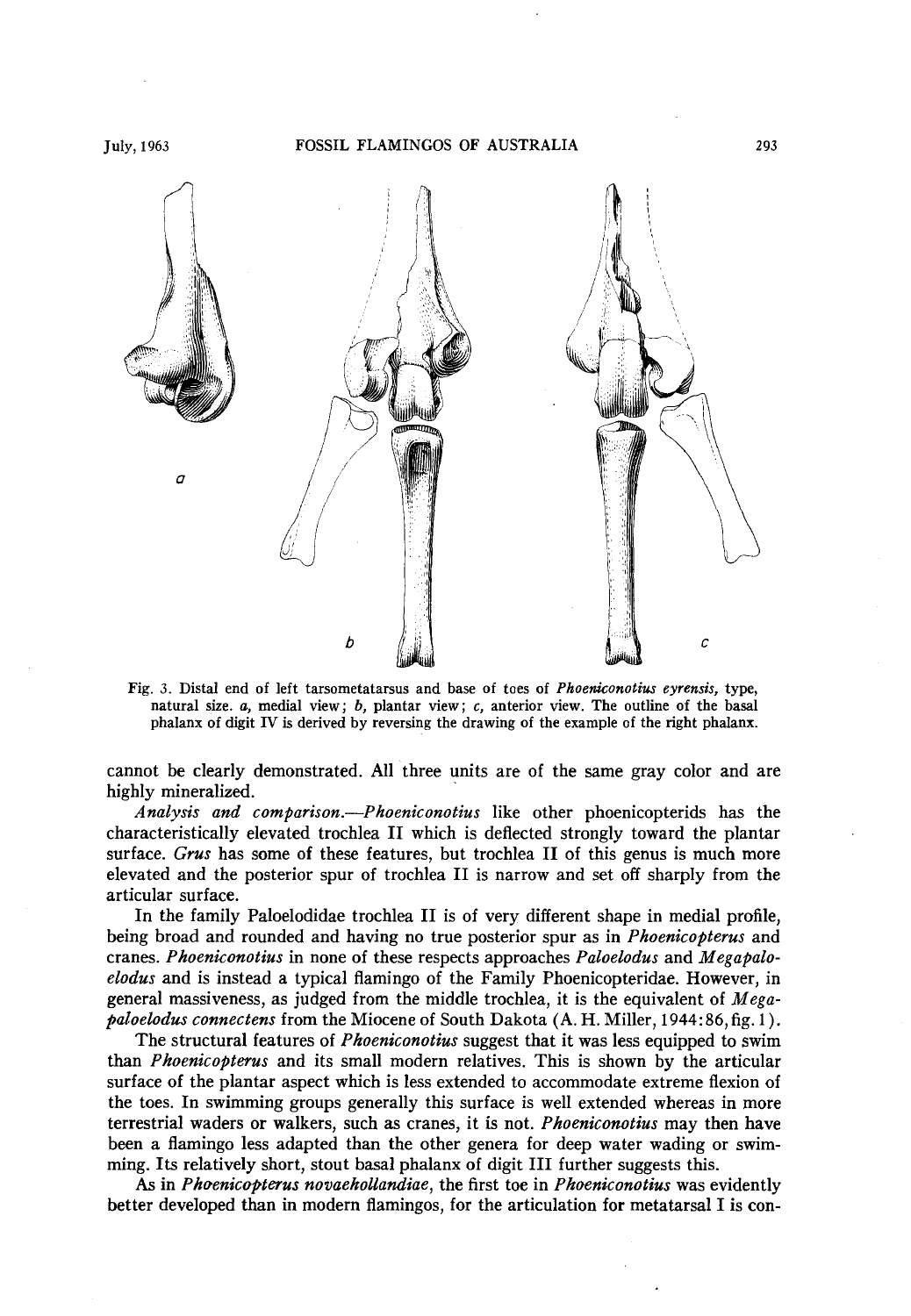### **294 THE CONDOR Vol. 65**

| <b>ABI</b><br>ш |  |
|-----------------|--|
|                 |  |

| MEASUREMENTS IN MILLIMETERS OF PARTS OF FEET OF GENERA OF FLAMINGOS |                       |                                               |                |  |  |  |
|---------------------------------------------------------------------|-----------------------|-----------------------------------------------|----------------|--|--|--|
| Tarsometatarsus:                                                    | <b>Phoeniconotius</b> | Phoenicopterus ruber<br>(no. 224858 U.S.N.M.) | Megapaloelodus |  |  |  |
| Greatest anteroposterior dimension                                  |                       |                                               |                |  |  |  |
| of trochlea II                                                      | 15.0                  | 13.9                                          | 16.0           |  |  |  |
| Greatest anteroposterior dimension                                  |                       |                                               |                |  |  |  |
| of trochlea III                                                     | 12.5                  | 11.1                                          | 13.7           |  |  |  |
| Greatest width of trochlea III                                      | 10.5                  | 8.3                                           | 9.0            |  |  |  |
| Distance from tip of trochlea III to                                |                       |                                               |                |  |  |  |
| plantar end of articular surface                                    | 11.1                  | 12.3                                          | 12.8           |  |  |  |
| First phalanx digit III:                                            |                       |                                               |                |  |  |  |
| Length                                                              | 45.5                  | 48.8                                          |                |  |  |  |
| Proximal width                                                      | 9.9                   | 9.1                                           |                |  |  |  |
| Proximal depth                                                      | 11.5                  | 10.8                                          |                |  |  |  |
| Distal width                                                        | 6.3                   | 6.2                                           |                |  |  |  |
| Distal depth                                                        | 6.4                   | 6.2                                           |                |  |  |  |
| First phalanx digit IV:                                             |                       |                                               |                |  |  |  |
| Length                                                              | 31.9                  | 30.8                                          |                |  |  |  |
| Proximal width                                                      | 8.5                   | 7.3                                           |                |  |  |  |
| Proximal depth                                                      | 11.0                  | 9.9                                           |                |  |  |  |
| Distal width                                                        | 4.7                   | 5.3                                           |                |  |  |  |
| Distal depth                                                        | 6.7                   | 7.0                                           |                |  |  |  |

**spicuous and broad. Milne-Edwards' figures (op. cit.: pl. 82; pl. 87, 2) suggest this toe was well developed in Paloelodus, but the evidence for this is not available for the Oligocene Phoenicopterus croizeti, as already noted. A fairly large hind toe and articulation are present also in the cranes and of course in the storks and ibises.** 

In summary, then, *Phoeniconotius* was a large, massive, true flamingo, less special**ized for swimming than other flamingos and possibly more adapted than others for shallow-water and terrestrial locomotion. Without knowledge of its linear dimensions, we cannot judge whether its legs were elongate in such great degree as in other members of the Phoenicopteridae. The details of its foot' and toe articulation suggest no significant approach to or link phyletically with the massive, relatively shorter-legged flamingos of the family Paloelodidae.** 

### **Phoeniconaias gracilis, new species**

**Type.-Distal end of left tarsometatarsus, complete except for some abrasion of anterior surfaces of trochleae II and III; plantar surfaces and mcst of articu!ar surfaces well preserved; no. 13650, South Australian Mus.; locality no. V5772, Univ. Calif. Mus. Paleo., Lake Kanunka, Kanunka Fauna, early Pleistocene; figures 4a, c.** 

Type locality.-Katipiri Sands at northwest corner of Lake Kanunka; Lake Eyre region, South **Australia; coarse to medium white and ferruginous stained quartz, stream-channel sands with clay balls, pebbles, coprolites and abraded bones; channel sands have cut through Tirari Formation and rest on green mudstones of Etadunna Formation (Stirton, Tedford, and Miller, 1961).** 

**Diagnosis.-Smaller and more slender than Phoeniconaias minor; posterior extension of trochlea II much less rounded and of lesser proximodistal dimension; articular surface of trochlea IV less extensive proximally on plantar surface.** 

**Analysis and comparison.-Among living flamingos, the small species are separated generically from Phoenicopterus as Phoenicoparrus and Phoeniconaias on the basis of substantial differences in the rostrum and skull. Generic differentiation in the tarsometatarsus is slight, but the small species have a more tapered and relatively longer articular surface at the plantar base of trochlea III. This is particularly evident in Phoeniconaias minor although I have been able to compare only one of the two species**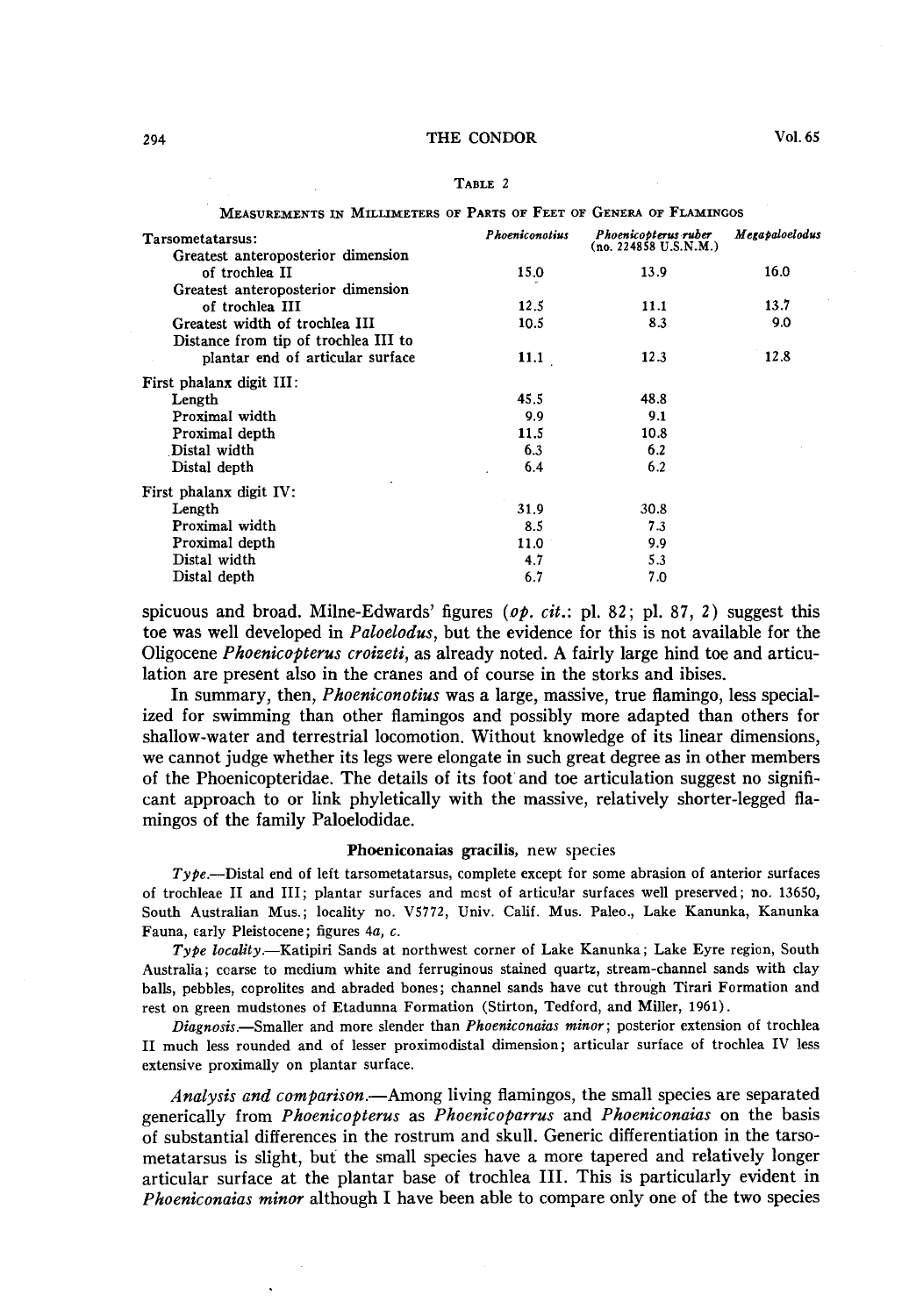

**Fig. 4. Distal ends of left tarsometatarsi of flamingos of the genus Phoeniconuias, natural sire. a, type of Phoeniconaius gracilis, medial view; b, modern Phoeniconaias minor, no. 133411, Mus. Verb Zoo]., medial view; c, type of P. grucilis, plantar view ; d, P. minor, plantar view.** 

of *Phoenicoparrus*, namely *andinus*. Furthermore, in *Phoeniconaias* trochlea II is relatively shallow and less rounded in the four specimens examined than in *Phoenicoparrus* andinus, Phoenicopterus ruber, and Phoenicopterus chilensis. In these respects the **fossil gracilis accords with Phoeniconaias minor or exceeds it in differentiation from the other genera. These circumstances and the greater geographic proximity of Phoeni**conaias of Africa and northern India favor placing gracilis in this genus even though

| P gracilis<br>type | P. minor      |               |               |                 |
|--------------------|---------------|---------------|---------------|-----------------|
|                    | $Q$ , no.     | $Q$ , no.     | $Q$ , no.     | $\lambda$ , no. |
|                    | 133408<br>MVZ | 133409<br>MVZ | 133410<br>MVZ | 133411<br>MVZ   |
| 13.0               | 14.7          | 15.3          | 15.8          | 14.8            |
| 3.3                | 3.9           | 4.0           | 4.4           | 4.1             |
|                    |               |               |               |                 |
| 8.8                | 8.4           | 8.7           | 8.7           | 8.5             |
|                    |               |               |               |                 |
| 8.5                | 9.1           | 9.2           | 9.6           | 9.2             |
| 4.7                | 5.6           | 5.5           | 6.0           | 5.5             |
| 5.6                | 5.7           | 5.3           | 5.8           | 5.6             |
| $\ddotsc$          | 205           | 214           | 219           | 230             |
|                    |               |               |               |                 |

**TABLE 3** 

## **MEASUREMENTS IN MILLIMETERS OF THE TARSOMETATARSI OF SPECIES OF Phoeniconaias**

**one would prefer, were it possible, to make the allocation on the basis of the substantial skull differences known in the modern types.** 

**Other small fossil flamingos already mentioned (p. 291) are not known in respect to the foot area of the tarsometatarsus and occurred in western North America. Both appear to have been significantly smaller than females of Phoeniconaias minor but not**  quite as small as *gracilis* which is about 10 per cent smaller than the known minimum **of minor. It is safe to say that gracilis was as small as any flamingo thus far recorded and it has features of configuration in the foot distinct from those of other flamingos in which that part is represented.** 

**Additional material.-A fragmentary right tarsometatarsus consisting chiefly of trochleae II and III, no. 60561, Univ. Calif. Mus. Paleo., was found at the same local-**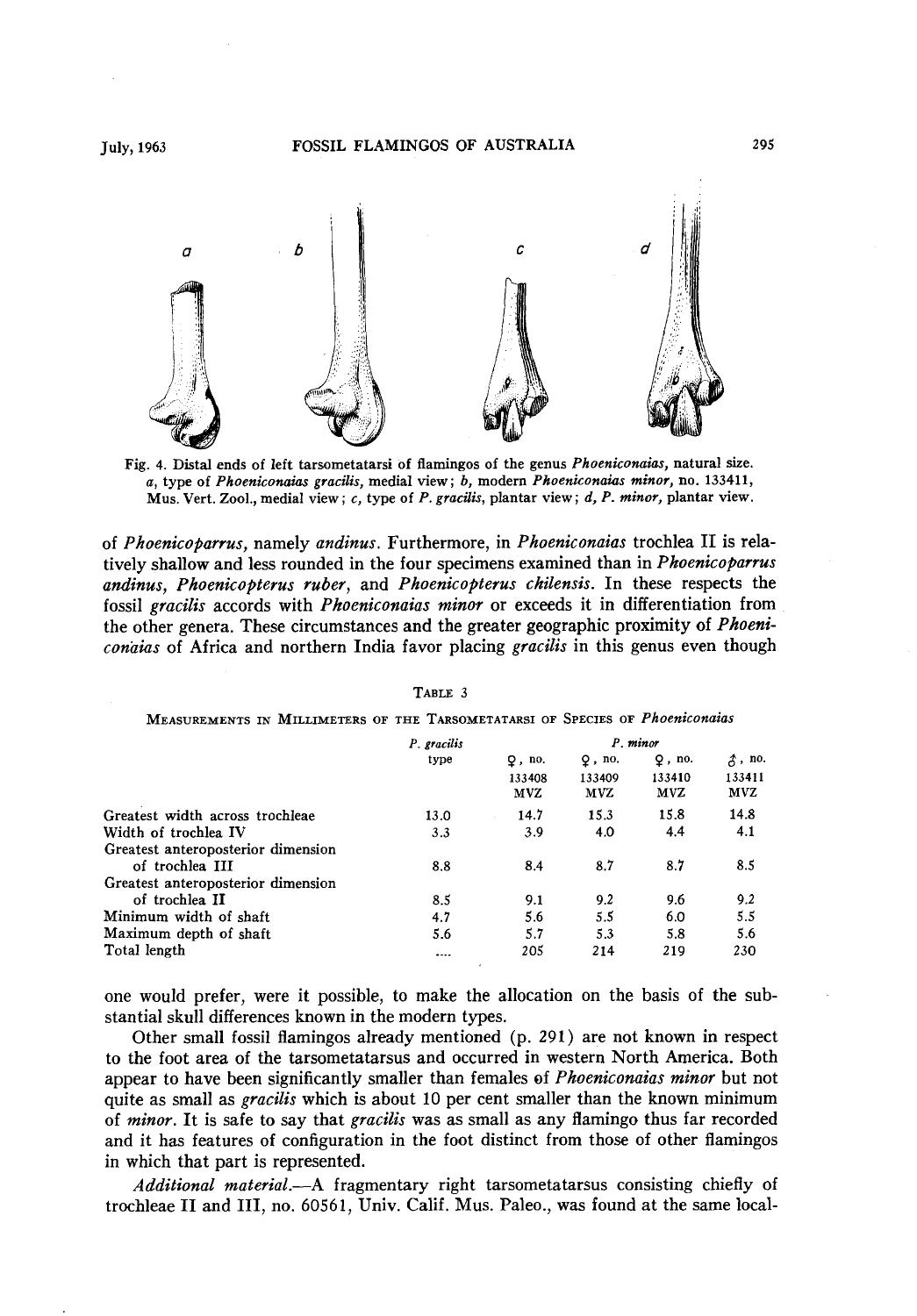

**Fig. 5. Distal ends of tibiotarsi of flamingos of the genus Phoeniconaias, anterior view, natural size. a, Phoeniconaias minor, no. 133411, Mus. Vert. Zool.; 6, fossil no. 56887, Univ. Calif. Mus. Paleo. referred to Phoeniconaias gracilis.** 

**ity as the type in a subsequent year. It shows the same features of trochlea II, the slight departures from the type apparently being due to some abrasion. It was of the same small size and slender build.** 

Referred material.—The distal end of a right **tibiotarsus (fig. Sb), no. 56887, Univ. Calif. Mus. Paleo., from the same locality, differs from Phoeniconaias minor in smaller size in the same degree as does the type tarsometatarsus. It matches minor well in configuration of the anterior surface, which area, including the tendinal canal, is well preserved. The condyles are abraded extensively on the posterior surface. Because of correspondence in size to gracilis, it is referred to that species.** 

**The distal end of a left humerus, no. 56882, Univ. Calif. Mus. Paleo., from the same locality is also abraded, especially on the posterior surface,** 

**but shows enough of its configuration to place it as a flamingo. Its size is the same as that of specimen no. 133411, Mus. Vert. Zool., of Phoeniconaias minor. It is therefore not as extremely small as gracilis as known from the leg bones. However, it possibly falls within the limits of variation in size of that species which of course might not have shown in the wing the very slim build and small size that it did in the leg. It seems best, therefore, to refer the fragmentary humerus to gracilis.** 

#### **Phoenicopterus ruber Linnaeus**

**Material.-Fragmentary distal end of a right tarsometatarsus lacking part of trochlea IV and the posterior spur of trochlea II; no. 60583, Univ. Calif. Mus. Paleo.; locality no. V5772, Univ. Calif. Mus. Paleo.; in situ in Katipiri Sands, Lake Kanunka, Kanunka Fauna, early Pleistocene; figure 6a.** 

**Distal end of left humerus, well preserved but part of entepicondyle abraded; no. 56360, Univ. Calif. Mus. Paleo.; locality no. V5866, Univ. Calif. Mus. Paleo.; Cooper Creek, Malkuni Fauna, late Pleistocene ; figures 6b, c.** 



**Fig. 6. Pleistocene fossils of Phoenicopterus vuber, natural size. a, distal end of right tarsometatarsus, no. 60583, Univ. Calif. Mus. Paleo., Kanunka Fauna, plantar view; b, distal end of left humerus, no. 56360, Univ. Calif. Mus. Paleo., Malkuni Fauna, anconeal view ; c, same as b, palmar view.**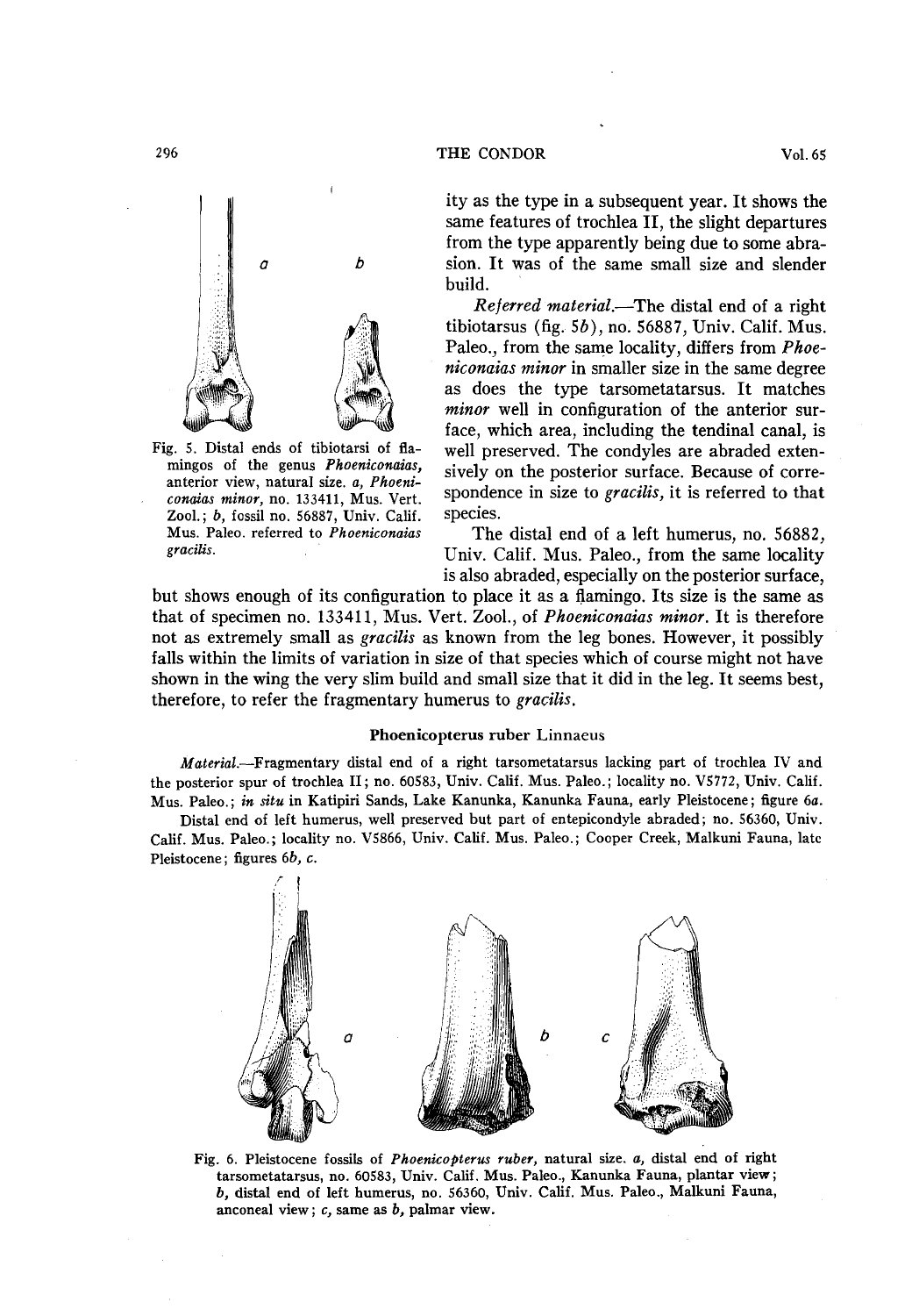**Localities.-For locality V5772, see p. 294. Locality V5866: site 14, Katipiri Formation on north bank Cooper Creek across bend of creek west of Malkuni waterhole and Emu Camp (Stirton, Tedford, and Miller, 1961) ; highly ferruginous red and yellow cross-bedded sands with interbedded gray, yellow-brown, dark-red, and green clay bases; overlain by 20 feet of dune deposits; base of formation not observable.** 

**Characters.-The tarsometatarsus shows the diagnostic shape of trochlea II of Phoenicopterus in respect to the articular surface and ligamental scars, and the length of this trochlea and its plantar deflection in all respects match Phoenicopterus ruber; only the tip of the posterior spur is lacking to prevent a verification of this part. Trochlea III likewise matches ruber in all details of shape including the plantar extension of the articular surface. The distal. tarsal foramen is fully perforated and of size and position normal for ruber. ' In size the fossil is a close match for P. ruber no. 224858, U.S. Nat. Mus. (see table 2, p. 294). The parallel measurements of no. 60583 are: greatest anteroposterior dimension of trochlea III, 10.9 mm.; greatest width of trochlea III, 8.2 mm.** 

**The humerus, no. 56360, shows configurations and ligamental scars of the lateral**  surface of the ectepicondyle identical with those of *Phoenicopterus ruber*. On the an**coneal surface, the external tricipetal groove is broad, deep and extended far proximally as normal in flamingos. The palmar surface shows the characteristic deep brachial depression with an elevated and elongate scar for the anterior articular ligament. The size of this fragment accords well with 140923, Mus. Vert. Zool., a male Phoenicopterus ruber ruber, smaller than the large males of the old world race, but well within the**  range of variation of that race. The fossil is much too large for *Phoeniconaias*.

**Thus both the early Pleistocene and late Pleistocene representatives of a large flamingo show nothing to suggest any departure in osteologic detail or size from the**  modern *Phoenicopterus ruber*, and they may properly be assigned to that species.

## **DISCUSSION**

**A question at once posed by the record of fossil flamingos in Australia is why these species became extinct. Explanations of extinction are never more than speculative for any group of animals, but some possibilities may be suggested for these flamingos. The Tertiary species, Phoeniconotius eyrensis and Phoenicopterus novaehollandiae, were both very specialized wading types that must have functioned much like modern flamingos. Indeed the latter especially was so similar in structural design as to suggest that it had very similar methods of foraging. If anything it was more of a stilt-like wading type than the modern species even though it had a larger hind toe. In the early Pleistocene, the two species present were in one instance identical with a modern form and in the other a very slender, miniature counterpart of the living small flamingos. They, even more surely than the Tertiary flamingos, must have had the same ecologic requirements as the modern species. It should be noted further that the number of remains in the early Pleistocene of South Australia is considerably greater than in the much larger general collection of bird bones from the late Pleistocene in which we have found but a single flamingo bone.** 

**These several circumstances point to the presence of good shallow water lakes in interior Australia up through early Pleistocene in which flamingos could wade, forage, and presumably nest. Probably in order to sustain colonies, permanence of such lakes was important, if not a particular lake or shore line, a series of lakes in the desert center or its bordering semi-arid regions among which these presumably social, colonial nesters could move and always find favorable conditions. There appear to be shallow**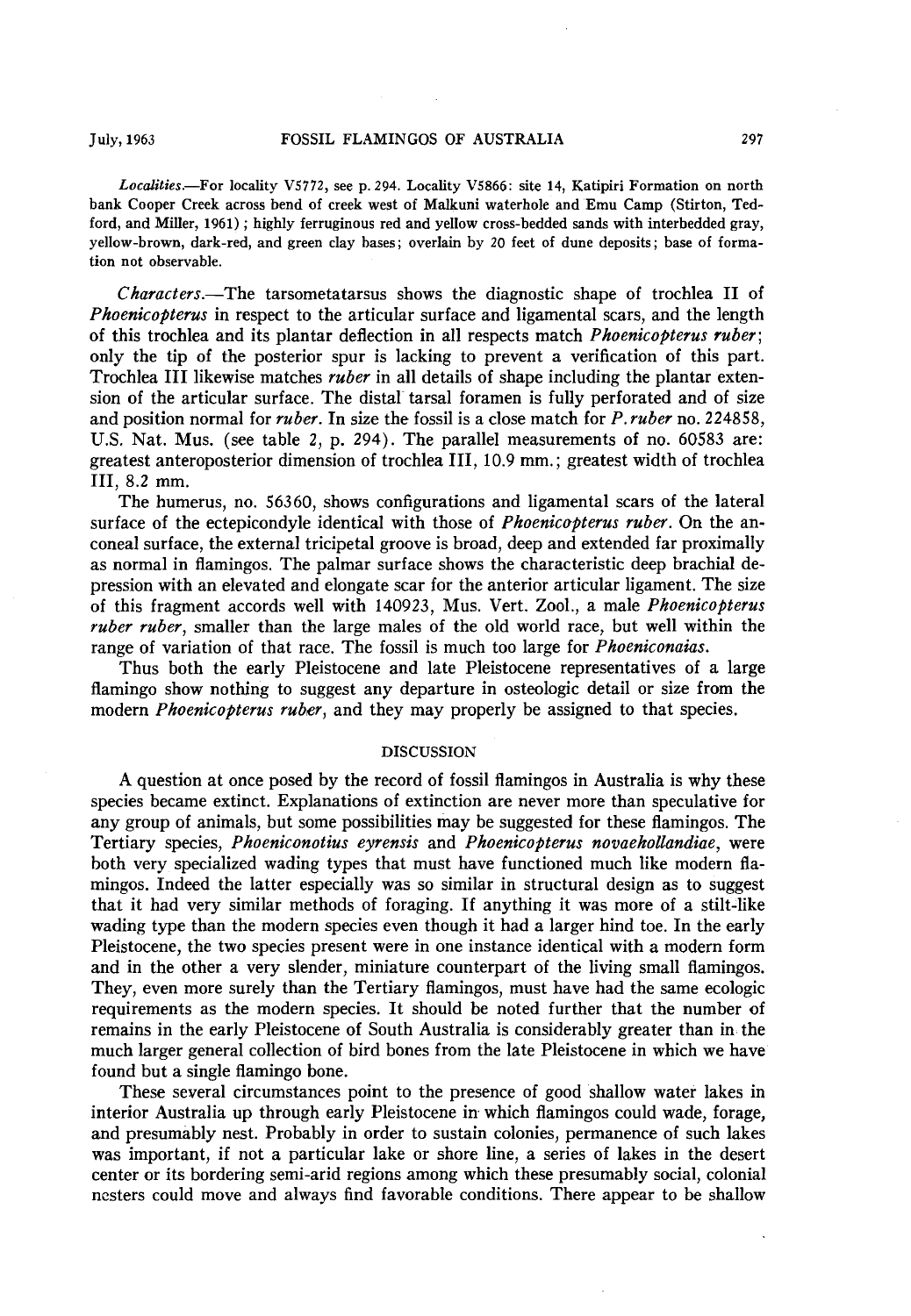### **298 , THE CONDOR Vol. 65**

**lakes today, such as Goyder's Lagoon and the lake at Menindee, that might support flamingo colonies, but these may dry out too much in some years and alternate sites may be too few to sustain a colony of these large birds. Thus with the increasing aridity in the late Pleistocene the lake habitat may have become reduced in amount and dependability to a point below the requirement levels of these large, colonial water birds and extinction ensued.** 

**The fossil deposits from which the flamingos are derived are claystones and mudstones along the borders of old lakes. In the early Pleistocene the matrix was a stream channel sand but this may have well been in a flat stream-mouth area bordering a lake and it was certainly not far from the former shoreline of Lake Eyre. At the time the Ngapakaldi Fauna flourished in this region, the shoreline of a much larger Lake Eyre was near the several fossil-bearing localities and some 30 miles east of the shore of the present and usually dry Lake Eyre.** 

**The evolution of flamingos to their present stage of specialization had largely taken place by Oligocene time; the record in Europe shows some subsequent increase in bill flexure and specialization but no significant change in the feet and legs. The Australian Tertiary fossils reaffirm this attainment in the Tertiary of the modern foot structure. In the retention of a fairly large hind toe in the genus Phoenicopterus at that time we may have persistence of an earlier ancestral condition; subsequent reduction of this toe, which is of little structural significance, has taken place. Complete loss of it has been**  accomplished only in the modern *Phoenicoparrus*.

**Phoeniconotius eyrensis was a more massively built phoenicopterid than other members of the family, paralleling in this respect the Paloelodidae, but not in any way connecting with that group. Phoeniconotius was possibly less of a deep-water or deepmud wader than the other phoenicopterids, with concomitant reduction of swimming ability. As such it could represent a separate phyletic branch in that group.** 

#### **SUMMARY**

**Fossil flamingos have been found in the Lake Eyre basin of central Australia in middle Tertiary, early Pleistocene, and late Pleistocene time. The Tertiary representatives consist of two species, here described as new, one of which belongs to a new genus, Phoeniconotius. In the Pleistocene the modern Phoenicopterus ruber occurred in both early and late faunas and a very small, slender-footed species of the modern**  genus *Phoeniconaias* is described as new from the earlier fauna.

**The Tertiary species showed a level of evolution of the flamingo foot equivalent to that of the modern bird but with the persistence of a larger hind toe than in the living representatives. The genus Phoeniconotius of the Tertiary was a more massive, somewhat less aquatically adapted member of the Phoenicopteridae probably representing a separate phyletic branch in that family.** 

**The extinction of flamingos in Australia at the end of the Pleistocene could have been caused by increasing aridity which reduced the number and stability of large, shallow lakes.** 

### **LITERATURE CITED**

**Brodkorb, P.** 

**1953. A Pliocene flamingo from Florida. Nat. Hist. Misc., Chicago Acad. Sci., no. 124:1-4. De Vis, C. W.** 

**1906. A contribution to the knowledge of the extinct avifauna of Australia. Ann. Queensland Mus. no. 6:1-25, pls. l-9.**